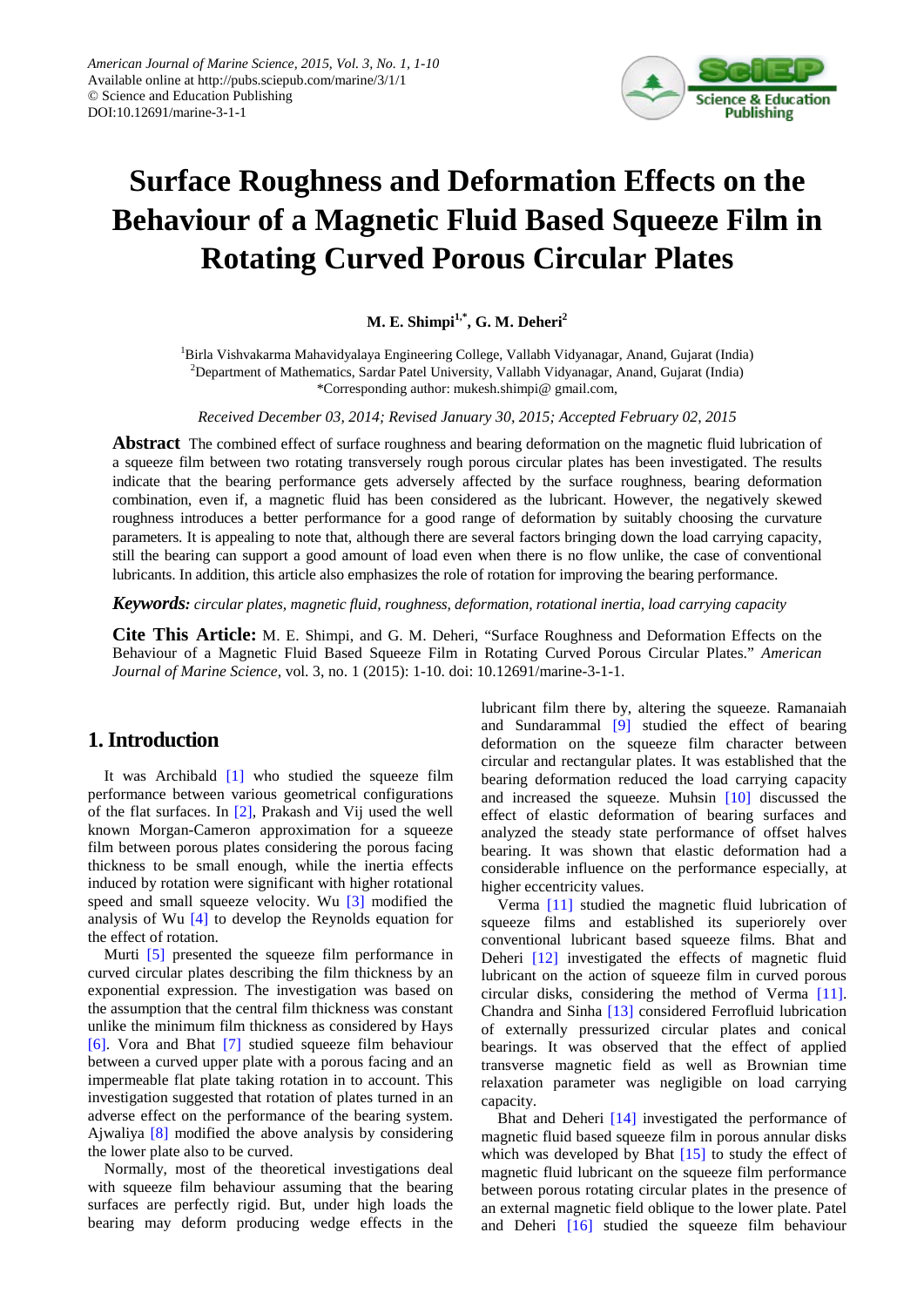between curved circular plates lying along the surfaces determined by the secant function under the presence of a magnetic fluid lubricant. Lin et al [\[17\]](#page-8-16) studied the effects of couple stresses resulting from the lubricant blended with various additives upon the squeeze film behavior between a long cylinder and a plane surface were analyzed. It was concluded that compared to the conventional Newtonian lubricant case, the couple stress effects characterized by the couple stress parameter signify an improvement in the squeeze film characteristics. Hsu et al [\[18\]](#page-8-17) investigated the squeeze film characteristics between rotating circular disks with an electrically conducting lubricant in the presence of transverse magnetic field. It was concluded that, on the whole the use of electrically conducting fluid in the presence of a transversely magnetic field resulted in an improvement of performance characteristics in rotating circular disks. Shah and Bhat [\[19\]](#page-8-18) dealt with the Ferrofluid squeeze film between curved annular plates considering rotation of magnetic particles. It was found that load carrying capacity increased when volume concentration of the solid phase, Langrin's parameter or the curvature of the upper plate were increased. Lu et al [\[20\]](#page-9-0) discussed the fluid inertia effect in magneto-hydrodynamic annular squeeze films. It was shown that the inertia correction factor in the magnetohydrodynamic load carrying capacity was more pronounced with large Hartmann numbers.

Many methods were proposed to deal with the effect of surface roughness on the squeeze film performance characteristics. Tzeng and Saibel [\[21\]](#page-9-1) adopted a stochastic approach to model the random roughness which in turn, was modified and developed by Christensen and Tonder [\[22,23,24\]](#page-9-2) to study the effect of surface roughness in general. A number of investigations deployed the stochastic model of Christensen and Tonder to study effect of surface roughness [Ting [\[25\],](#page-9-3) Prakash and Tiwari [\[26\],](#page-9-4) Gupta and Deheri [\[27\]\]](#page-9-5). Prajapati [\[28\]](#page-9-6) investigated the squeeze film performance in rotating porous rough circular plates with elastic deformation modifying slightly the approach of Christensen and Tonde[r \[22,23,24\].](#page-9-2) Hsu et al [\[29\]](#page-9-7) observed the combined effect of surface roughness and rotational inertia on squeeze film performance between parallel circular disks. Davim [\[30\]](#page-9-8) discussed about the performance of the hydrodynamic rough bearing which also examined tribology aspects with special emphasis on surface topography, wear of materials and lubrication.

Deheri et al [\[31\]](#page-9-9) analyzed the behaviour of magnetic fluid lubrication of squeeze film between transversely rough curved plates. It was shown that the load carrying capacity increased with increasing magnetization. Although, the effect of transverse roughness was adverse in general, negatively skewed roughness resulted in a little better performance.

Ram et al [\[32\]](#page-9-10) analyzed the effect of porosity on revolving Ferrofluid flow in rotating disk using Neuringer-Rosenwig model. It was found that the influence of rotation of fluid flow was not that significant on the displacement thickness of fluid layer. Huang et al [\[33\]](#page-9-11) studied the effect of Ferrofluid lubrication under the presence of an external magnetic field. It was proved that the Ferrofluid had a good friction reduction performance in the presence of an external magnetic field compared with the carrier liquid and that its life period could be greatly improved.

Shimpi and Deheri [\[34\]](#page-9-12) discussed the combined effect of surface roughness and deformation on the performance of a magnetic fluid based squeeze film between rotating curved porous circular plates. It was shown that the negatively skewed roughness resulted in a improved performance in spite of the adverse effect of porosity and deformation. However, for an overall improved performance, deformation deserved to be minimized even if a suitable magnetic strength was in force.

Lu and Deng [\[35\]](#page-9-13) considered squeeze flow analysis of magnetorheological Fluids in parallel circular disks. The effect of slip coefficient and power law inertia on the flow field and squeeze force were discussed. Raoa et al [\[36\]](#page-9-14) obtained a generalized form of Reynolds' equation for two symmetrical surfaces considering velocity slip and viscosity variation for the lubrication of the squeeze film between the circular plates. The load carrying capacity and squeezing time were found to be decreased due to the slip.

In spite of the fact that the transverse surface roughness introduced an adverse affect in general, the studies carried out by Vadher et al [\[37\],](#page-9-15) Shimpi and Deheri [\[38\]](#page-9-16) and Deheri et al [\[39\]](#page-9-17) revealed that the negatively skewed roughness registered a relatively better performance. Therefore, it was thought appropriate to deal with the effect of surface roughness and bearing deformation on the squeeze film performance in curved porous rotating circular plates under the presence of a magnetic fluid lubricant.

## **2. Analysis**

The geometry and configuration of the bearing system is shown in Figure 1, which consists of the circular disks.



**Figure 1.**

Both the disks are assumed to be elastically deformable and their contact surfaces are considered to be transversely rough. The upper disk moves towards the lower disk

normally with uniform velocity  $\vec{h} = dh/dt$ . Both the disks are assumed to have transversely rough surfaces.

Normally the following assumptions are made: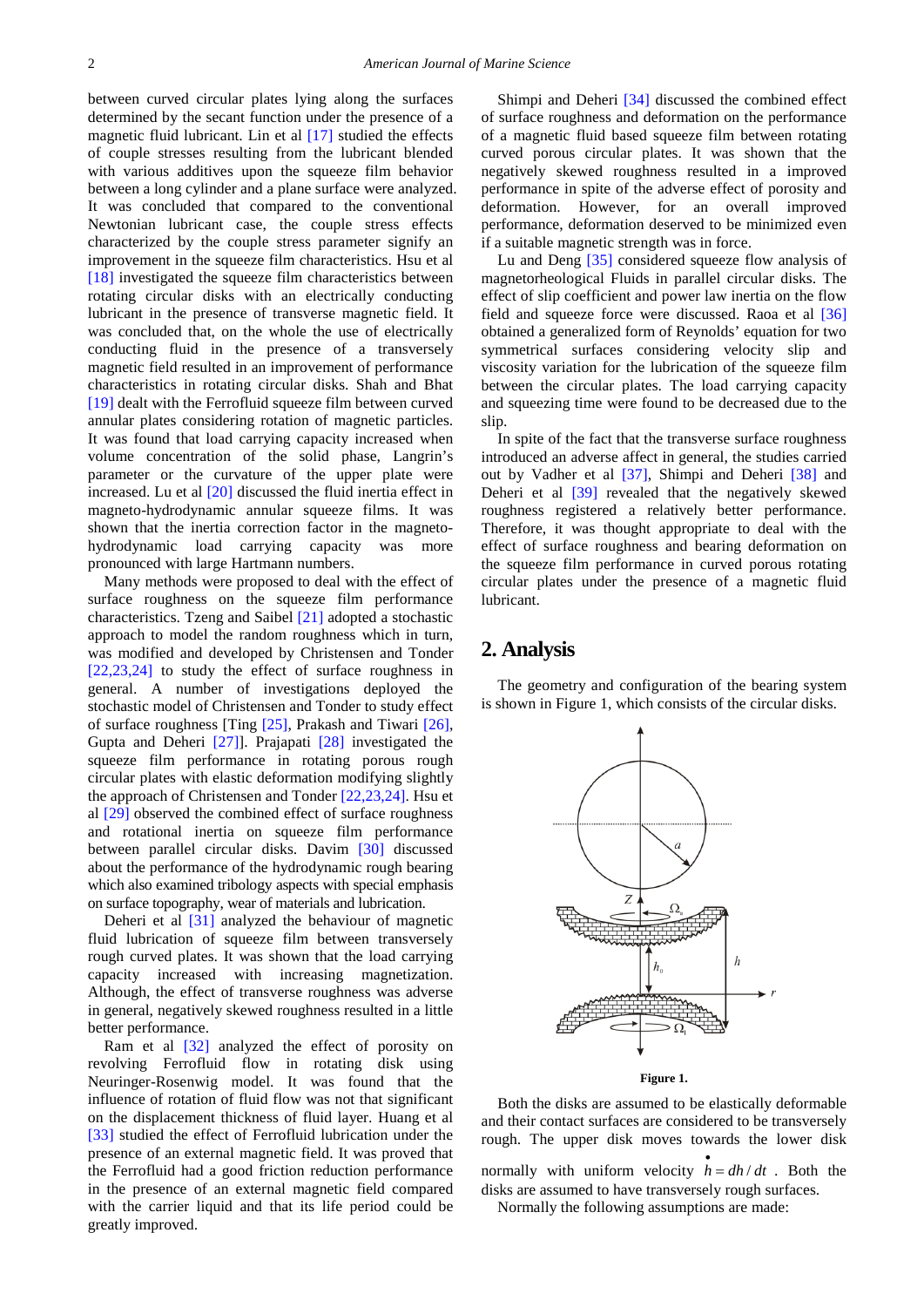- 1) The viscosity remains constant and the flow is laminar.
- 2) There are no external forces acting on the lubricant.
- 3) The lubricant film thickness is very small in comparison with the dimension of the bearing.
- 4) Fluid inertia is small compared to viscous forces.
- 5) Velocity gradients across the film predominate.
- 6) The porous region is homogeneous and isotropic while the flow in the porous region is governed by Darcy's law.
- 7) Pressure and normal velocity component are continuous at the interface.
- 8) Zero leakage occurs within the operating specification.
- 9) Particles are not generated by wear.
- 10) Heat generated is almost negligible.

In view of the discussions regarding stochastic modeling of the roughness adopted by Christensen and Tonder [\[21,22,23\]](#page-9-1) and Prajapati [\[28\]](#page-9-6) the film thickness is assumed to be

$$
h(r,t)+\delta(r,t)+h_s(r,\xi) \tag{1}
$$

wherein *h* denotes the smooth and unstressed part of the film thickness and  $h<sub>S</sub>$  is the part due to surface roughness measured from the mean level  $h + \delta$  and its random character is expressed by the variable  $\xi$ .  $h<sub>S</sub>$  is governed by the probability density function

$$
f\left(h_{s}\right) = \begin{cases} \frac{35}{32c} \left[1 - \frac{h_{s}^{2}}{c^{2}}\right]^{3}, & -c \leq h_{s} \leq c \\ 0, & \text{otherwise.} \end{cases}
$$
 (2)

where  $c$  is the maximum deviation from the mean film thickness. The mean  $\alpha$ , the standard deviation  $\sigma$  and the parameter  $\varepsilon$ , which is the measure of symmetry of the random variable  $h<sub>S</sub>$ , are defined by the relationships

$$
\alpha = E(h_s), \ \sigma^2 = E\left[\left(h_s - \alpha\right)^2\right] \tag{3}
$$

and

$$
\varepsilon = E\bigg[\big(h_s - \alpha\big)^3\bigg] \tag{4}
$$

where *E* denotes the expected value defined by

$$
E(R) = \int_{-c}^{c} Rf(h_s) \, ds \tag{5}
$$

It is assumed that the upper plate lying along the surface determined by

$$
Z_u = h_0 \left[ e^{-Br} \right]; \quad 0 \le r \le a \tag{6}
$$

approaches with normal velocity  $\vec{h}_0 = dh_0 / dt$ , to the lower plate lying along the surface

$$
Z_l = h_0 \left[ \frac{1}{1 + Cr} - 1 \right]; \quad 0 \le r \le a \tag{7}
$$

where  $h_0$  is the central distance between the plates, *B* and *C* are the curvature parameters of the corresponding plates. The central film thickness  $h(r)$  then is defined by [Bhat [\[15\]\]](#page-8-14)

$$
h(r) = h_0 \left[ e^{-Br} - \frac{1}{1 + Cr} + 1 \right]; \quad 0 \le r \le a \tag{8}
$$

Assuming axially symmetric flow of the magnetic fluid between the annular plates under an oblique magnetic field

$$
\overline{H} = (H(r)\cos(\theta, z), 0, H(r)\sin(\theta, z))
$$
 (9)

whose magnitude  $H$  is a function of  $r$  vanishing at  $r = 0$ , the angle of inclination  $\theta$  of the magnetic field as in Bhat [\[15\].](#page-8-14) Now the modified Reynolds equation governing the film pressure *p* takes the form [Prajapati [\[40\],](#page-9-18) Bhat and Deheri [\[14\],](#page-8-13) Gupta and Deheri [\[27\],](#page-9-5) Vadher et a[l \[37\]\]](#page-9-15)

$$
\frac{1}{r}\frac{\partial}{\partial r}\left[rg\left(h\right)\frac{\partial}{\partial r}\left\{p-\frac{0.5\mu_0\overline{\mu}H^2}{a}\right\}\right]=12\mu\dot{h_0}+4S\Phi\left(h\right)\ (10)
$$

with

$$
H^2 = kr^2 (a - r) \tag{11}
$$

$$
\Phi(h) = (h + p' p_a \delta)^3 + 3(\sigma^2 + \alpha^2)(h + p' p_a \delta) + 3\sigma^2 \alpha + \alpha^3 + \varepsilon \tag{12}
$$

and

$$
g(h) = (h + p'p_a\delta)^3 + 3\alpha (h + p'p_a\delta)^2
$$
  
+3(\sigma^2 + \alpha^2)(h + p'p\_a\delta) + 3\sigma^2 \alpha + \alpha^3 + \varepsilon + 12\phi H\_0 (13)

where  $\mu_0$  is permeability of free space,  $\overline{\mu}$  is the magnetic susceptibility of particles and  $\mu$  is the viscosity of the lubricant,  $\phi$  is the permeability of porous facing,  $H_0$  is the thickness of porous medium,  $\delta$  is the local elastic deformation of the porous facing and  $p_a$  is the reference ambient pressure and *k* is a suitably chosen constant to suit the dimension and strength of the magnetic field.

In view of the following non-dimensional quantities,

$$
P = -\frac{h_0^3 p}{\mu h a^2}, R = \frac{r}{a}, \overline{\sigma} = \frac{\sigma}{h_0}, \overline{\alpha} = \frac{\alpha}{h_0}, \overline{\varepsilon} = \frac{\varepsilon}{h_0^3}
$$
  

$$
\psi = \frac{\phi H_0}{h_0^3}, \kappa = \frac{12\mu h}{h_0^3}, \overline{B} = Ba^2, \overline{C} = Ca^2,
$$
 (14)  

$$
\mu^* = -\frac{\mu_0 \mu k h_0^3}{h_0}, \overline{p} = p' p_a, \overline{\delta} = \frac{\delta}{h}, S = \frac{3\rho \Omega^3}{p_a}
$$

(  $\rho$  being density of lubricant and  $\Omega$  the angular velocity)

integrating the stochastically averaged Reynolds Equation (11) under the boundary conditions

$$
\left[\frac{\partial P}{\partial R}\right]_{R=0} = 0, \quad P(1) = 0 \tag{15}
$$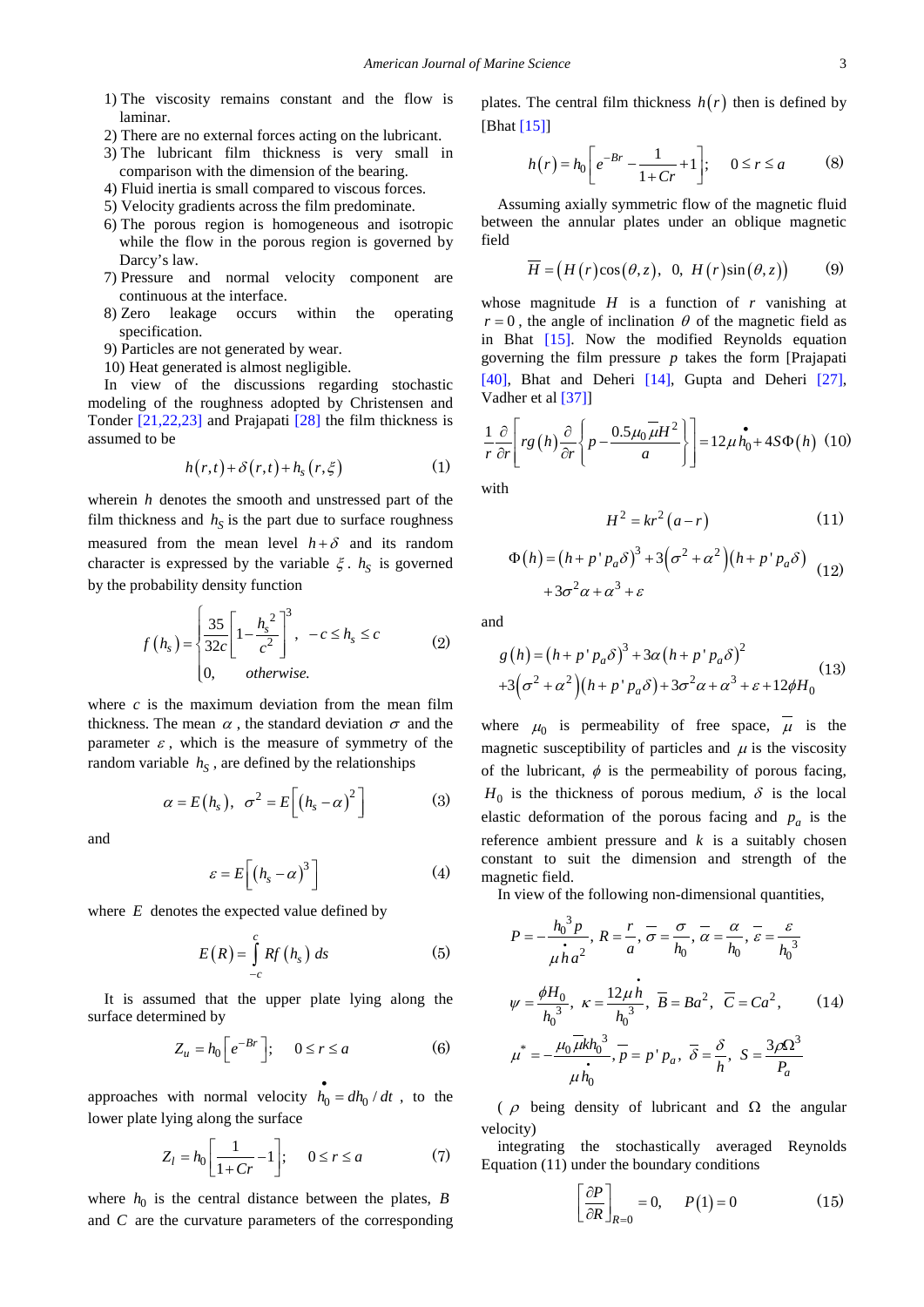one obtains the expression for the non-dimensional pressure distribution as

$$
P = 0.5\mu^* R^2 (R-1)
$$
  
\n
$$
-\left\{\frac{3+2D_1(S/K)}{A_3}\right\} \ln\left(\frac{A_1 + A_2R + A_3R^2}{A_1 + A_2 + A_3}\right)
$$
  
\n
$$
+\left\{\frac{6A_2}{A_3\sqrt{4A_1A_3 - A_2^2}}\right\} + 4\left(\frac{S}{K}\right)\left(\frac{2A_3D_2 - A_2D_1}{A_3\sqrt{4A_1A_3 - A_2^2}}\right)
$$
  
\n
$$
\times \left\{\tan^{-1}\left[\frac{2A_3R + A_2}{\sqrt{4A_1A_3 - A_2^2}}\right]\right\}
$$
  
\n
$$
-\tan^{-1}\left[\frac{2A_3 + A_2}{\sqrt{4A_1A_3 - A_2^2}}\right]
$$
  
\n
$$
\left(\tan^{-1}\left[\frac{2A_3 + A_2}{\sqrt{4A_1A_3 - A_2^2}}\right]\right)
$$
 (16)

where

$$
A_1 = \left(1 + \overline{p\delta}\right)^3 + 3\overline{\alpha}\left(1 + \overline{p\delta}\right)^2
$$
  
+3\left(\overline{\sigma}^2 + \overline{\alpha}^2\right)\left(1 + \overline{p\delta}\right) + 3\overline{\sigma}^2\overline{\alpha} + \overline{\alpha}^3 + \overline{\epsilon} + 12\psi; (17)

$$
A_2 = (\overline{C} - \overline{B}) \Big[ \left( 1 + \overline{p \delta} \right)^3 + 2\overline{\alpha} \left( 1 + \overline{p \delta} \right)^2 + \left( \overline{\sigma}^2 + \overline{\alpha}^2 \right) \left( 1 + \overline{p \delta} \right) \Big];
$$
\n(18)

$$
A_3 = 1.5 \left[ \left( 3\overline{B}^2 - 4\overline{BC} \right) \left( 1 + \overline{p\delta} \right)^3 \right] + 2\overline{\alpha} \left( 2\overline{B}^2 - 2\overline{BC} - \overline{C}^2 \right) \left( 1 + \overline{p\delta} \right)^2 + \left( \overline{\alpha}^2 + \overline{\sigma}^2 \right) \left( \overline{B}^2 - 2\overline{C}^2 \right) \left( 1 + \overline{p\delta} \right) \right]
$$
(19)

$$
B_1 = \left(1 + \overline{p\delta}\right)^3 + 3\left(\overline{\sigma}^2 + \overline{\alpha}^2\right)\left(1 + \overline{p\delta}\right)
$$
  
+3\overline{\sigma}^2 \overline{\alpha} + \overline{\alpha}^3 + \overline{\epsilon}; (20)

$$
B_2 = 3(\overline{C} - \overline{B}) \left[ \left( 1 + \overline{p\delta} \right)^3 + \left( \overline{\sigma}^2 + \overline{\alpha}^2 \right) \left( 1 + \overline{p\delta} \right) \right]; (21)
$$

and

$$
B_3 = 1.5 \left[ \left( 3\overline{B}^2 - 4\overline{BC} \right) \left( 1 + \overline{p\delta} \right)^3 + \left( \overline{\alpha}^2 + \overline{\sigma}^2 \right) \left( \overline{B}^2 - 2\overline{C}^2 \right) \left( 1 + \overline{p\delta} \right) \right];
$$
\n(22)

The load carrying capacity in dimensionless form then, is calculated as

$$
W = -\frac{h_0^3 w}{\mu h_0 a^4} = \int_0^1 R P dR
$$
 (23)

which leads to

$$
W = \frac{\mu^*}{40} - \left\{ \frac{X_1 (A_3 - A_2) - X_2 \sqrt{4A_1 A_3 - A_2}^2}{2A_3} \right\}
$$
  
+ 
$$
\left\{ \frac{X_1 (A_2^2 - 2A_1 A_3) + A_2 X_2 \sqrt{4A_1 A_3 - A_2}^2}{4A_3^2} \right\}
$$
  

$$
\times \ln \left( \frac{A_1 + A_2 + A_3}{A_1} \right)
$$
 (24)  
+ 
$$
\left\{ \frac{A_2 X_1 \sqrt{4A_1 A_3 - A_2^2} - X_2 (A_2^2 - 2A_1 A_3)}{2A_3^2} \right\}
$$
  

$$
\times \left\{ \tan^{-1} \left[ \frac{2A_3 + A_2}{\sqrt{4A_1 A_3 - A_2^2}} \right] - \tan^{-1} \left[ \frac{A_2}{\sqrt{4A_1 A_3 - A_2^2}} \right] \right\}.
$$

where,

$$
X_1 = \frac{3 + (S/\kappa)D_1}{A_3};
$$
\n(25)

$$
X_2 = \frac{3A_2 - 2(S/\kappa)(2A_1D_2 - A_2D_1)}{A_3\sqrt{4A_1A_3 - A_2^2}};
$$
 (26)

$$
D_1 = \frac{6B_1A_3 - 3A_1B_3 - 4A_2B_2A_3 + 3B_3A_2^2}{A_3};
$$
 (27)

$$
D_2 = \frac{4B_2A_3 - 3A_2B_3}{A_3^2} \tag{28}
$$

# **3. Results and Discussion**

It is observed that the pressure distribution and the load carrying capacity in dimensionless form are obtained from Equation (16) and Equation (24) respectively. Also, It can be seen from these equations that the non-dimensional pressure distribution and the load carrying capacity are<br>decided by several parameters such as by several parameters such as  $\mu^*, \overline{\sigma}, \overline{\alpha}, \overline{\varepsilon}, \psi, \overline{B}, \overline{C}, S/K$  and  $\overline{\delta}$ . It is noticed that for porous bearing with smooth surfaces this investigation gets reduced to the study of Bhat and Deheri [\[12\]](#page-8-11) considering with the magnetic fluid based squeeze film between circular plates in the absence of rotation and deformation.

Further, taking the magnetization parameter  $\mu^*$  to be equal to zero for a nonporous bearing with smooth surfaces, one can find the results of Prakash and Vij [\[2\]](#page-8-1) when no rotation and deformation are involved. Moreover, setting the magnetization parameter to be equal to zero for a porous bearing with smooth surfaces one can obtain the results of Bhat [\[15\]](#page-8-14) in the absence of deformation.

It is noticed from Equation (16) that the nondimensional pressure increases by

$$
0.5\mu^* \left[ R^2 \left( 1 - R \right) \right] \tag{30}
$$

while the dimensionless load carrying capacity gets enhanced by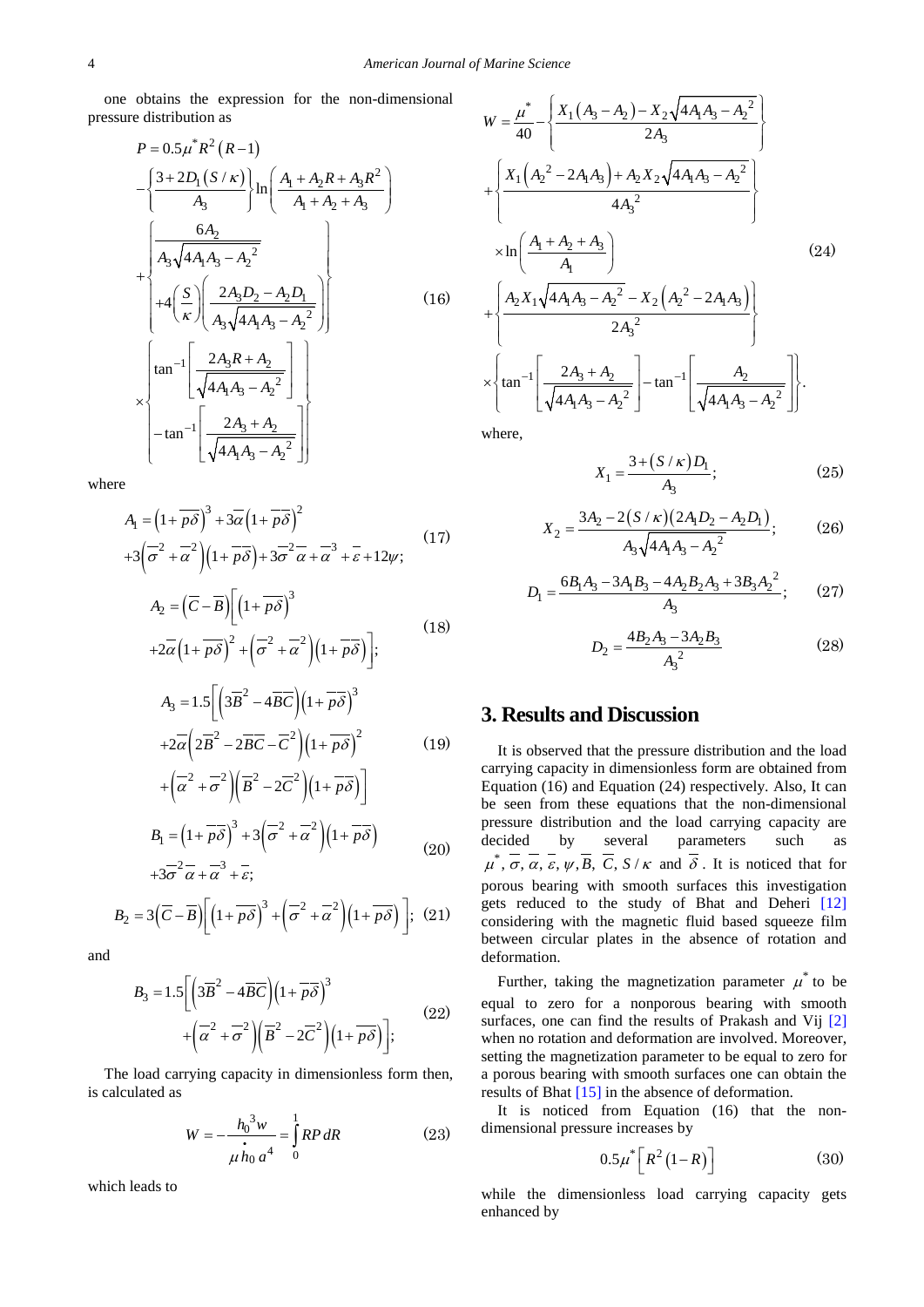$$
\mu^*/40\tag{31}
$$

as compared to the case of conventional lubricant. It is easily observed that *W* is linear with respect to  $\mu^*$  as a result, higher values of  $\mu^*$  may provide increased load carrying capacity. Also, it is noticed that bearing deformation significantly alters the profile of the pressure distribution. It is seen that, the effect of the transverse surface roughness is, in general, adverse. Probably, this may be due to the fact that the roughness of the bearing surfaces retards the motion of the lubricant resulting in reduced load carrying capacity. The elastic deformation further makes this negative effect more significant.

For the graphical representation the following fixed values are taken it to consideration

$$
\mu^* = 0.7
$$
,  $\overline{\alpha} = -0.05$ ,  $\overline{\varepsilon} = -0.05$ ,  $\psi = 0.01$ ,  
\n $S / \kappa = 0.01$ ,  $\overline{C} = 2.3$ ,  $\overline{B} = 2.4$ ,  $\overline{\delta} = 0.01$ .

Figure 2 - Figure 9 giving the variation of load carrying capacity with respect to the magnetization parameter indicate that load carrying capacity increases due to the magnetic fluid lubricant, and this increase is more in the case of standard deviation and rotational inertia. The effect of skewness on the load carrying capacity with respect to  $\mu^*$  appears not that significant.



**Figure 2.** Variation of Load carrying capacity with respect to  $\mu$ and  $\sigma$ 



**Figure** 3. Variation of Load carrying capacity with respect to  $\mu^{\uparrow}$  and α



**Figure 4.** Variation of Load carrying capacity with respect to  $\mu^*$  and  $\varepsilon$ 



**Figure 5.** Variation of Load carrying capacity with respect to  $\hat{\mu}$  and ψ



**Figure 6.** Variation of Load carrying capacity with respect to  $\mu^*$  and *B*



**Figure 7.** Variation of Load carrying capacity with respect to  $\mu^*$  and  $\overline{C}$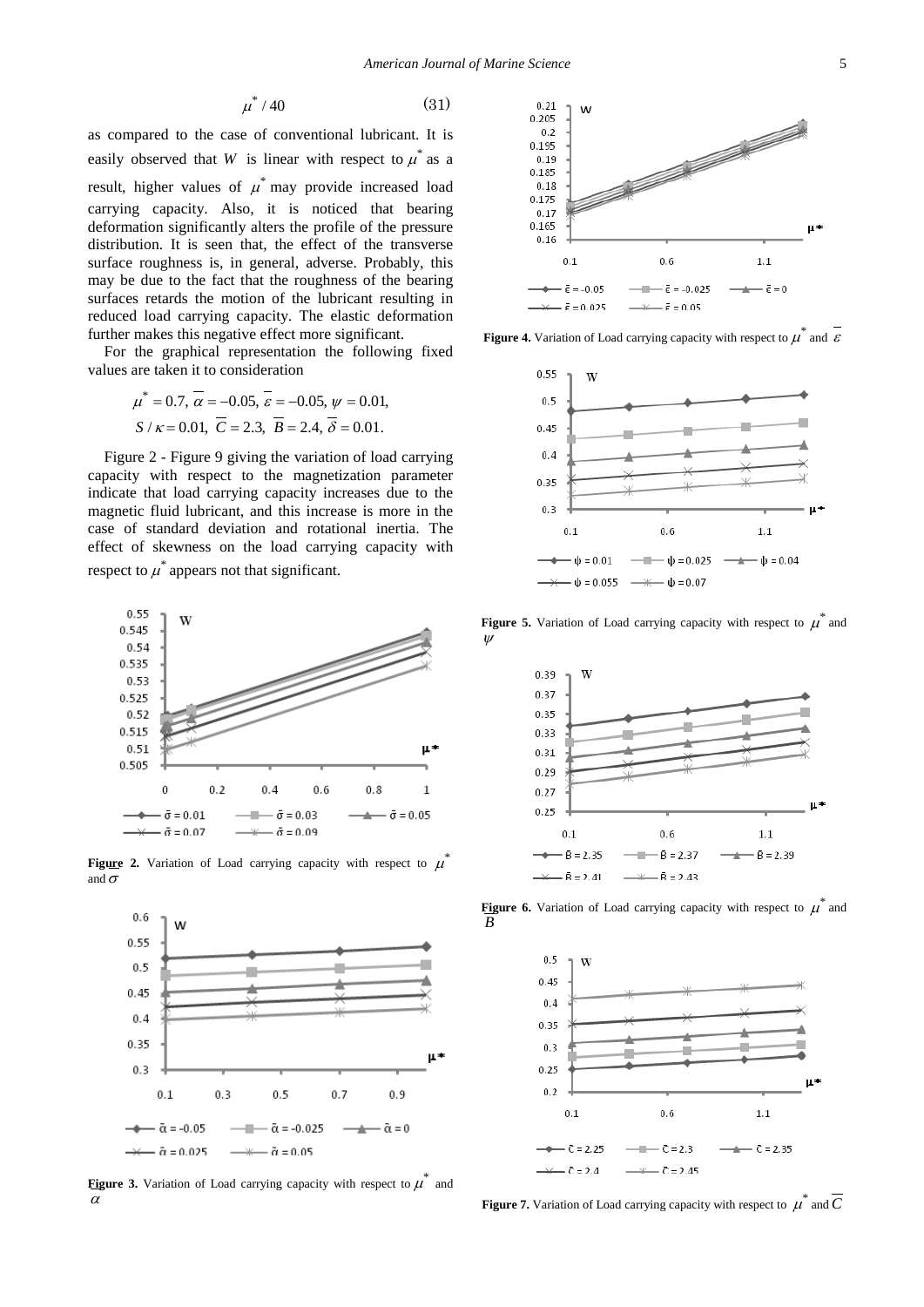

**Figure 8.** Variation of Load carrying capacity with respect to  $\mu^{\uparrow}$  and *S* / <sup>κ</sup>



**Figure 9.** Variation of Load carrying capacity with respect to  $\mu^*$  and  $\delta$ 

A closed scrutiny of these Figures reveals that the performance of the bearing system registers an improved performance. However, variance (negative) induces an increase in the load carrying capacity, while negatively skewed roughness marginally increases the load carrying capacity. Further, the curvature parameters increase the load carrying capacity similar to the case of circular plates as discussed in Shimpi and Deher[i \[39\].](#page-9-17) 

The profile of the distribution of dimensionless load carrying capacity with respect to the standard deviation associated with roughness is depicted in Figures 10-14. It is evident that the standard deviation adversely affects the performance of the bearing system in the sense that the load carrying capacity decreases considerably due to the standard deviation. However, this decrease is relatively more in the cases of rotational inertia. In other words, the combined effect of standard deviation, rotational inertia and deformation turns in significantly reduced load carrying capacity there by, adversely affecting the bearing system.



**Figure 10.** Variation of Load carrying capacity with respect to  $\sigma$  and α



**Figure 11.** Variation of Load carrying capacity with respect to  $\sigma$  and ε



**Figure 12.** Variation of Load carrying capacity with respect to  $\sigma$  and ψ



**Figure 13.** Variation of Load carrying capacity with respect to  $\sigma$  and *S* / <sup>κ</sup>



**Figure 14.** Variation of Load carrying capacity with respect to  $\sigma$  and δ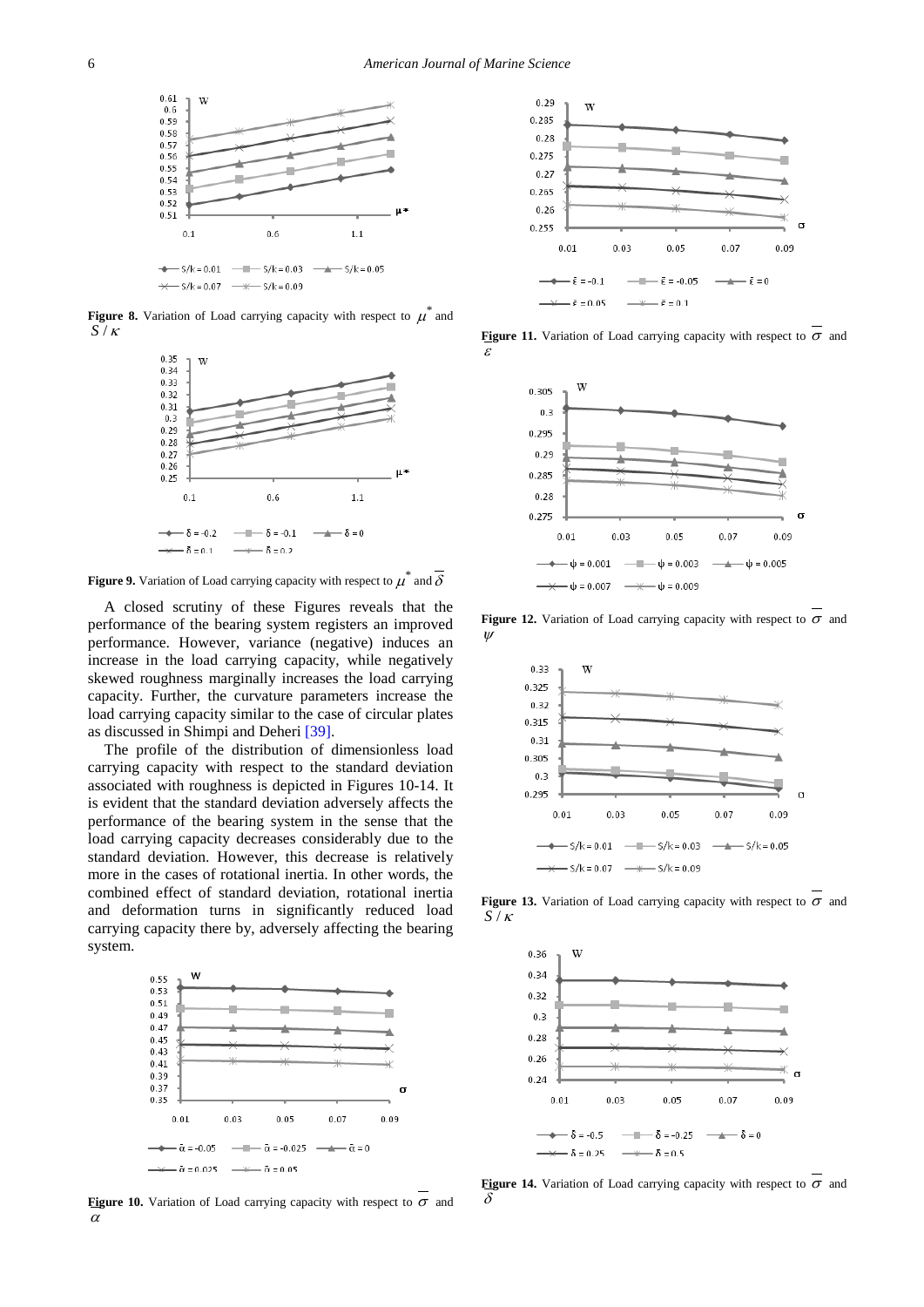It is also observed that the decreased load carrying capacity due to standard deviation gets further decreased owing to porosity. It is revealed that for larger values of deformation, this negative effect is more crucial.

The distribution of non- dimensional load carrying capacity with respect  $\alpha$  can be obtained from form Figure 15 – Figure 18. It is clearly seen that  $\alpha$  (positive) decreases the load carrying capacity while  $\alpha$  (negative) introduces an increase in the load carrying capacity. The effect of deformation on distribution of the load carrying capacity with respect to  $\alpha$  is quite significant. In addition, the effect of rotational inertia on the distribution of load carrying capacity with respect to variance (positive) is equally significant.



**Figure 15.** Variation of Load carrying capacity with respect to  $\alpha$  and ε



**Figure 16.** Variation of Load carrying capacity with respect to  $\alpha$  and  $w$ 



**Figure 17.** Variation of Load carrying capacity with respect to  $\alpha$  and *S* / <sup>κ</sup>



**Figure 18.** Variation of Load carrying capacity with respect to <sup>α</sup> and δ

The effect of skewness on the profile of the load carrying capacity given in Figure 19 – Figure 21 indicates that the skewness follows almost the trends of variance. This also proves that the combined effect of negatively skewed roughness and negative variance is quite significant from the bearing design point of view. Further more, it is interesting to note that the effect of the deformation with respect to skewness is significant. The fact that, the porosity effect on the distribution of load carrying capacity is considerably adverse that can be obtained from the Figure 22 – Figure 23. One can easily infer that the decrease in the load carrying capacity due to porosity is crucial when considered with the case of bearing deformation. In addition, larger values of deformation make this negative effect of porosity quite crucial for the bearing design. Figure 24 underlines that the rotational inertia decreases the load carrying capacity.



**Figure 19.** Variation of Load carrying capacity with respect to  $\varepsilon$  and ψ



**Figure 20.** Variation of Load carrying capacity with respect to  $\varepsilon$  and  $S/K$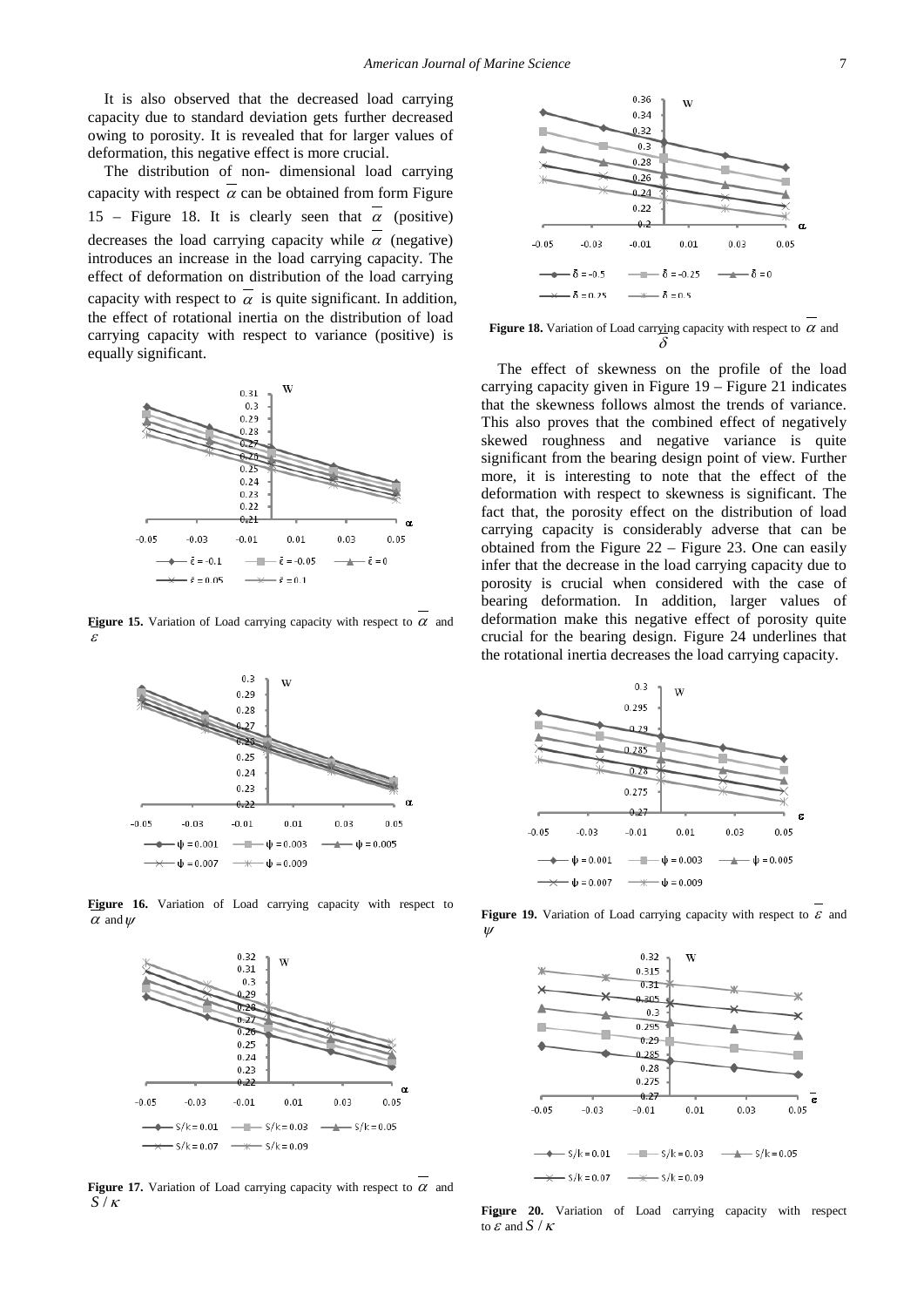

**Figure 21.** Variation of Load carrying capacity with respect to  $\varepsilon$  and  $\delta$ 



**Figure 22.** Variation of Load carrying capacity with respect to  $\psi$  and *S* / <sup>κ</sup>



**Figure 23.** Variation of Load carrying capacity with respect to  $\psi$  and δ



**Figure 24.** Variation of Load carrying capacity with respect to *S* / <sup>κ</sup> and  $\delta$ 

Lastly, Figure 25- Figure 26 presenting the variation of the load carrying capacity with respect to the curvature parameters make an interesting scenario in the sense that the load carrying capacity increases sharply with increase in  $\overline{C}$  when lower values of  $\overline{B}$  are involved. Besides, the trends of the load carrying capacity with respect to the curvature parameters are opposite to that of the investigation of Shimpi and Deheri [\[33\].](#page-9-11)

Also, the trends of load carrying with respect to  $\overline{C}$  is almost opposite to that of  $\overline{B}$ . Accordingly, the difference  $\overline{C} - \overline{B}$  encountered in Equation (15) plays a prominent role in bearing design.

Some of the Figures witnessed here tend to indicate that the combined adverse effect of  $S / \kappa$ ,  $\psi$  and  $\overline{\sigma}$  is more pronounced especially when larger values of deformation are involved. It is noticed that the negative effect of porosity, standard deviation and rotational inertia can be minimized up to some extent by the positive effect of the magnetic fluid lubricant in the case of negatively skewed roughness, particularly, when negative variance occurs. It is observed that the effect of the bearing deformation becomes more and more significant when large values of rotational inertia are involved.

Lastly, the combined effect of standard deviation and porosity remains considerably adverse for a good amount of range of deformation parameter.



**Figure 25.** Variation of Load carrying capacity with respect to *B* and *C*



**Figure 26.** Variation of Load carrying capacity with respect to  $\overline{C}$  and  $\overline{B}$ 

In this type of bearing system even the lower to moderate values of rotational inertia may provide a enhanced performance for a large range of deformation.

A critical review of the graphs presented in Vadher et al [\[37\],](#page-9-15) in comparison with the graphs of the present investigation suggests that the load carrying capacity is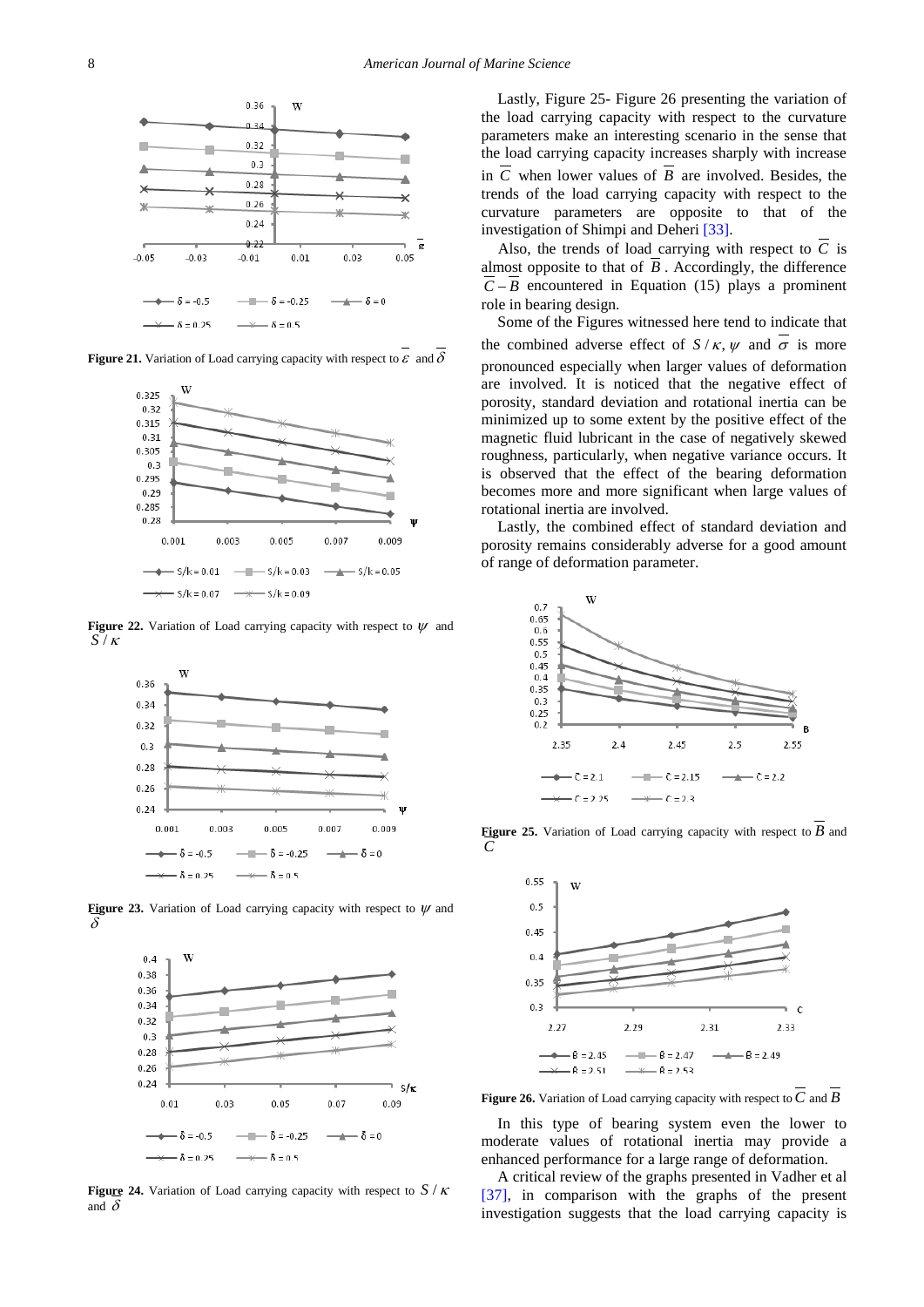relatively less increased here so far as the combined effect of skewness and variance is concerned [cf. Figure 27].



**Figure 27.** Variation of Load carrying capacity with respect to  $\alpha$  and  $\varepsilon$ 

Furthermore, a comparison of present investigation with the results of Deheri et al [\[38\]](#page-9-16) tells that even the load carrying capacity is less increased here so far as the effect of porosity and standard deviation are concerned [cf. Figure 28].



**Figure 28.** Variation of Load carrying capacity with respect to  $\sigma$  and  $\psi$ 

Also, a critical study of the results of Shimpi and Deheri [\[39\]](#page-9-17) together with the conclusions of the current study reveals that the combined effect of rotation and deformation leads to a decrease in the load carrying capacity here. It is seen that the curvature parameters present a relatively better performance here as compared to the squeeze film behaviour discussed in Patel and Deheri [\[16\]](#page-8-15) in the absence of rotation and deformation.

A close look at the current investigation indicates that the load carrying capacity is comparatively more here with regard to the discussion of Hsu at el [\[18\]](#page-8-17) while the effect of deformation is also significant. It can be observed that the effect of the roughness is almost identical with that of Hsu at e[l \[29\]](#page-9-7) for small values of rotational inertia.

## **4. Conclusion**

It is seen that in this type of bearing system, the effect of bearing deformation is quite significant unlike the study of quite Shimpi and Deheri [\[34\].](#page-9-12) It is studied that the positive effect of magnetization can be obtained by considering the following combination of the parameters:

$$
\overline{B} = 2.401, \quad \overline{C} = 2.304, \quad S / \kappa = 0.097, \quad \psi = 0.0098,
$$
  

$$
\overline{\alpha} = -0.0510, \quad \overline{\varepsilon} = -0.0514, \quad \overline{\sigma} = 0.0487, \quad \overline{\delta} = 0.012
$$

It is found that hydrodynamic effect tends to reduce the adverse effect of roughness and porosity. Due to the positive effect of negatively skewed roughness, the presence of bearing deformation makes it mandatory that the roughness must be accounted while designing the bearing system even if curvature parameters, rotational parameter and magnetic strength are appropriately considered. It is needless to say that this article suggests an additional degree of freedom from design point of view.

#### **Acknowledgements**

The authors acknowledge with thanks, the comments and suggestions of the reviewers/ editor, leading to an improvement in the presentation.

#### **References**

- <span id="page-8-0"></span>[1] Archibald, F.R, "Load capacity and time relations for squeeze films", *Transaction ASME*, 78, A 231-245, 1956.
- <span id="page-8-1"></span>[2] Prakash, J. and Vij, S.K, "Load capacity and time height relation between porous plates", *Wear*, 24: 309-322, 1973.
- <span id="page-8-2"></span>[3] Wu, H, "The Squeeze film between rotating porous annular disks", *Wear*, 18, 461-467, 1971.
- <span id="page-8-3"></span>[4] Wu, H, "Squeeze film behaviour for porous annular disks", *Journal of Lubrication Technology*, 92, 206-209, 1970.
- <span id="page-8-4"></span>[5] Murti, P.R.K, "Squeeze Films in curved circular plates", *Transaction ASME*, F97, 650-656, 1975.
- <span id="page-8-5"></span>[6] Hays, D.F, "Squeeze films for rectangular plates", *ASME*, 58, 243- 251, 1963.
- <span id="page-8-6"></span>[7] Vora, K.H. and Bhat, M.V, "The Load capacity of a squeeze film between curved porous rotating circular plates", *Wear*, 65, 39-46, 1980.
- <span id="page-8-7"></span>[8] Ajwaliya, M.B, "*On certain theoretical aspects of lubrication*", Dissertation, Sardar Patel University, Vallabh Vidyanagar (India), 1984*.*
- <span id="page-8-8"></span>[9] Ramanaiah, G. and Sundarammal, A, "Effect of bearing deformation on the characteristics of a slider bearing", *Wear*, 78, 273-278, 1982.
- <span id="page-8-9"></span>[10] Muhsin, I.A. "The effect of elastic deformation of bearing surface on the steady state performance of offset halves bearing", *Nahrain University, College of Engineering Journal (NUCEJ)*, 12 (2), 122- 128, 2009.
- <span id="page-8-10"></span>[11] Verma, P.D.S, "Magnetic Fluid-Based Squeeze Film", *International Journal of Engineering Science*, 24 (3), 305-401, 1986.
- <span id="page-8-11"></span>[12] Bhat, M.V. and Deheri, G.M, "Magnetic fluid based squeeze film in curved porous circular disks", *Journal of magnet and magnet materials*, 127, 159-62, 1993.
- <span id="page-8-12"></span>[13] Chandra, P. and Sinha, P. "Ferrofluid lubrication of externally pressurized circular plates and conical bearings", *International Journal of Engineering Science,* 31 (4), 593-604, 1993.
- <span id="page-8-13"></span>[14] Bhat, M.V and Deheri, G.M, "Squeeze film behaviour in porous annular disks lubricated with magnetic fluid", *Wear*, 152, 123-128, 1991.
- <span id="page-8-14"></span>[15] Bhat, M.V, "*Lubrication with a magnetic fluid*", Team Spirit Pvt. Ltd India, 2003.
- <span id="page-8-15"></span>[16] Patel, R.M., and Deheri, G.M, "An analysis of magnetic fluid based squeeze film between curved circular plates", *Journal of National Acad. of Mathematics*, 16, 74-84, 2002.
- <span id="page-8-16"></span>[17] Jaw-Ren Lin, J.R., Won-Hsion Liao, W.H. and Hung, C.R. "The effects of couple stresses in the squeeze film characteristics between a cylinder and a plane surface, *Journal of Marine Science and Technology,* 12 (2), 119-123, 2004.
- <span id="page-8-17"></span>[18] Hsu, C.H., Lai, C. Hung, C.R. and Lin, J.R, "Magnetohydrodynamic squeeze film characteristics between circular discs including rotational inertial effects", *Proceedings of the Institution of Mechanical Engineers, Part J: Journal of Engineering Tribology*, 222 (2), 157-164, 2008.
- <span id="page-8-18"></span>[19] Shah, R.C. and Bhat, M.V, "Ferrofluid squeeze film between curved annular rotation of magnetic particles", *Journal of Engineering Mathematics*, 51 (4), 317-324, 2005.